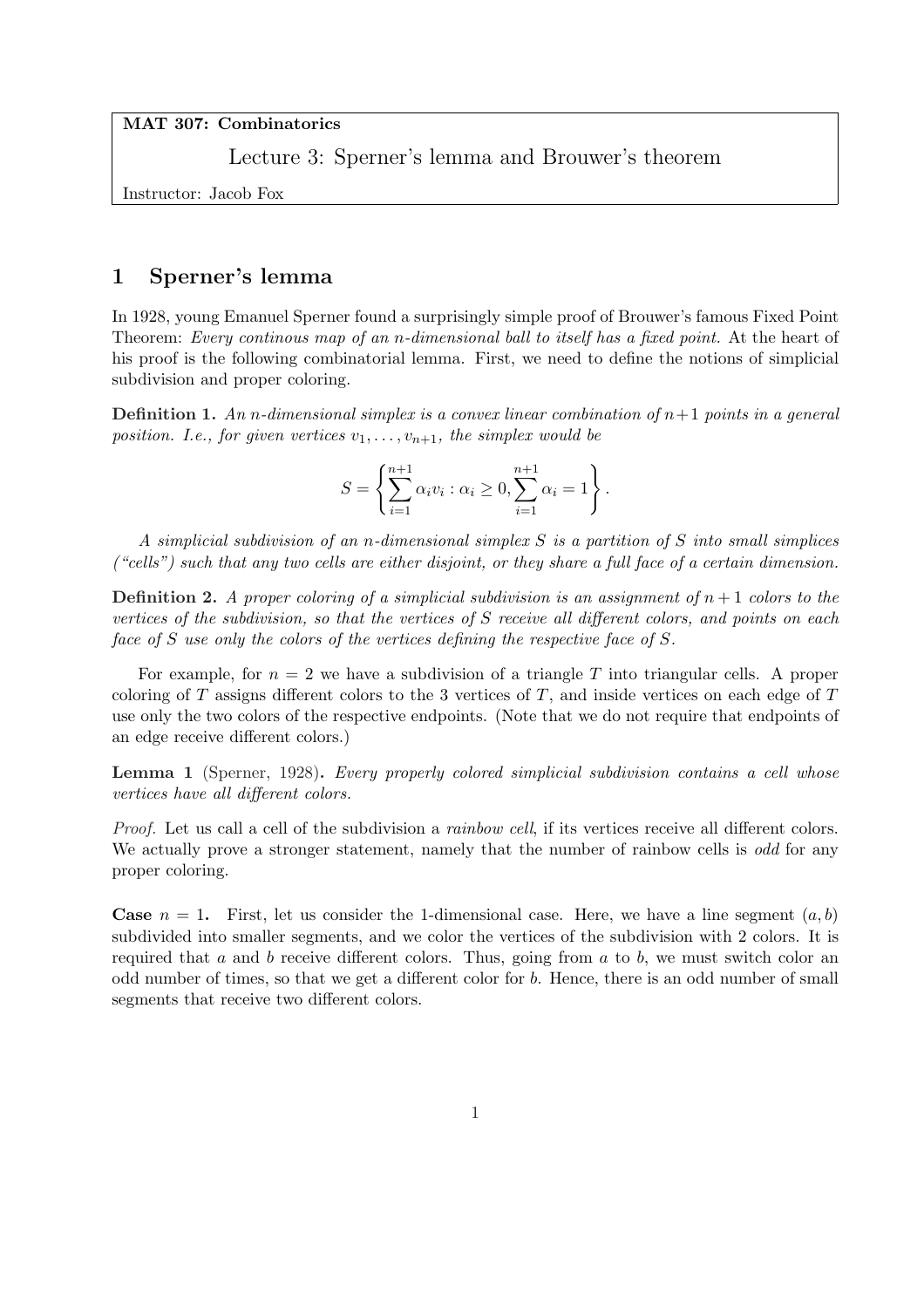**Case**  $n = 2$ . We have a properly colored simplicial subdivision of a triangle T. Let Q denote the number of cells colored  $(1, 1, 2)$  or  $(1, 2, 2)$ , and R the number of rainbow cells, colored  $(1, 2, 3)$ . Consider edges in the subdivision whose endpoints receive colors 1 and 2. Let X denote the number of boundary edges colored  $(1, 2)$ , and Y the number of interior edges colored  $(1, 2)$  (inside the triangle  $T$ ). We count in two different ways:

- Over cells of the subdivision: For each cell of type  $Q$ , we get 2 edges colored  $(1, 2)$ , while for each cell of type  $R$ , we get exactly 1 such edge. Note that this way we count internal edges of type  $(1, 2)$  twice, whereas boundary edges only once. We conclude that  $2Q + R = X + 2Y$ .
- Over the boundary of T: Edges colored  $(1, 2)$  can be only inside the edge between two vertices of T colored 1 and 2. As we already argued in the 1-dimensional case, between 1 and 2 there must be an odd number of edges colored  $(1, 2)$ . Hence, X is odd. This implies that R is also odd.

**General case.** In the general *n*-dimensional case, we proceed by induction on *n*. We have a proper coloring of a simplicial subdivision of S using  $n + 1$  colors. Let R denote the number of rainbow cells, using all  $n + 1$  colors. Let Q denote the number of simplicial cells that get all the colors except  $n + 1$ , i.e. they are colored using  $\{1, 2, \ldots, n\}$  so that exactly one of these colors is used twice and the other colors once. Also, we consider  $(n - 1)$ -dimensional faces that use exactly the colors  $\{1, 2, \ldots, n\}$ . Let X denote the number of such faces on the boundary of S, and Y the number of such faces inside S. Again, we count in two different ways.

- Each cell of type R contributes exactly one face colored  $\{1, 2, \ldots, n\}$ . Each cell of type Q contributes exactly two faces colored  $\{1, 2, \ldots, n\}$ . However, inside faces appear in two cells while boundary faces appear in one cell. Hence, we get the equation  $2Q + R = X + 2Y$ .
- On the boundary, the only  $(n-1)$ -dimensional faces colored  $\{1, 2, \ldots, n\}$  can be on the face  $F \subset S$  whose vertices are colored  $\{1, 2, \ldots, n\}$ . Here, we use the inductive hypothesis for F, which forms a properly colored  $(n-1)$ -dimensional subdivision. By the hypothesis, F contains an odd number of rainbow  $(n - 1)$ -dimensional cells, i.e. X is odd. We conclude that  $R$  is odd as well.

 $\Box$ 

## 2 Brower's Fixed Point Theorem

**Theorem 1** (Brouwer, 1911). Let  $B<sup>n</sup>$  denote an n-dimensional ball. For any continuous map  $f: B^n \to B^n$ , there is a point  $x \in B^n$  such that  $f(x) = x$ .

We show how this theorem follows from Sperner's lemma. It will be convenient to work with a simplex instead of a ball (which is equivalent by a homeomorphism). Specifically, let S be a simplex embedded in  $R^{n+1}$  so that the vertices of S are  $v_1 = (1, 0, \ldots, 0), v_2 = (0, 1, \ldots, 0), \ldots$  $v_{n+1} = (0, 0, \ldots, 1)$ . Let  $f : S \to S$  be a continuous map and assume that it has no fixed point.

We construct a sequence of subdivisions of S that we denote by  $S_1, S_2, S_3, \ldots$ . Each  $S_j$  is a subdivision of  $S_{j-1}$ , so that the size of each cell in  $S_j$  tends to zero as  $j \to \infty$ .